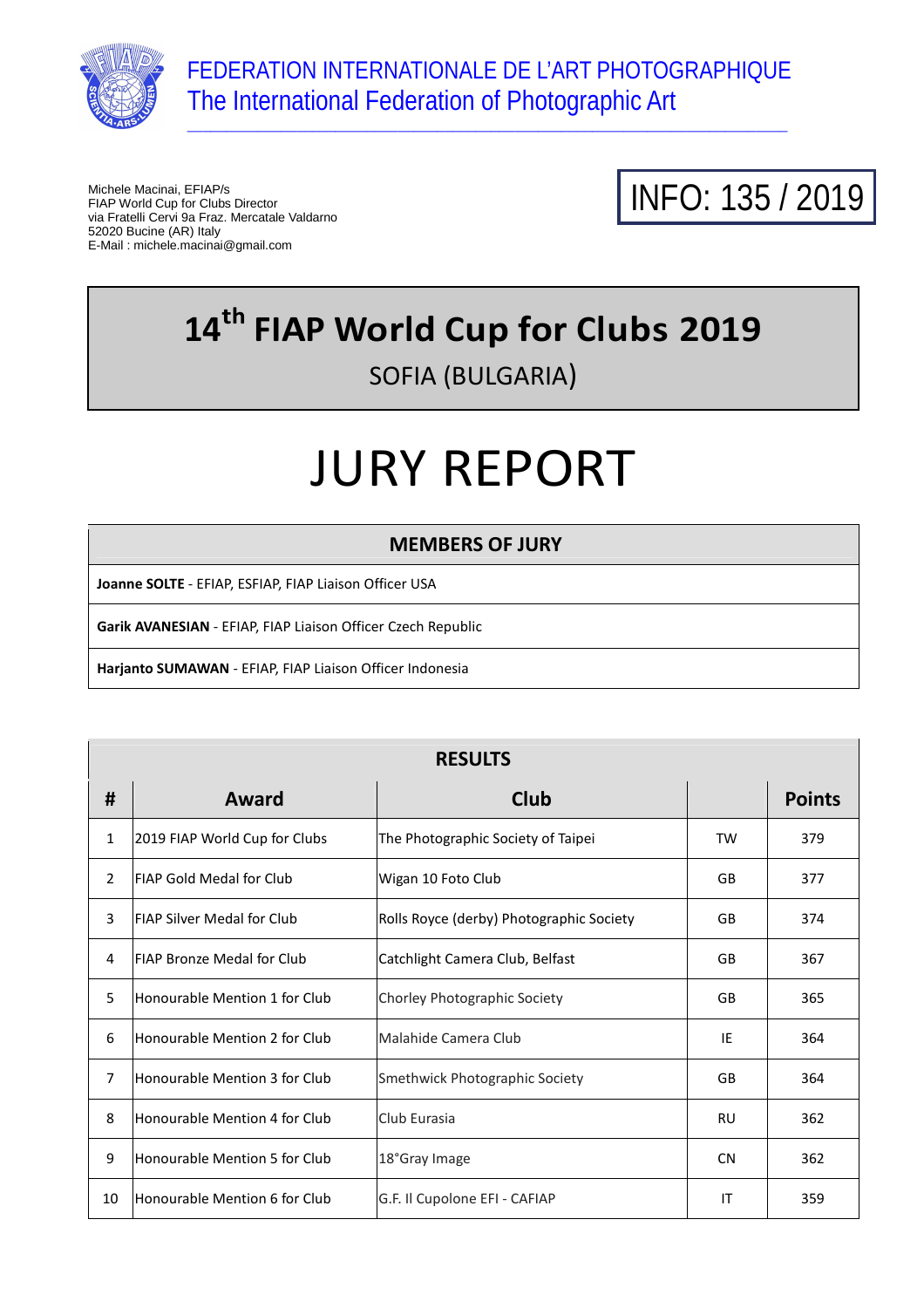

 $\_$  , and the set of the set of the set of the set of the set of the set of the set of the set of the set of the set of the set of the set of the set of the set of the set of the set of the set of the set of the set of th

#### **207 Clubs from 48 countries participated in the 14th FIAP World Cup for Clubs with 4118 works**

You can consult the ranking of all clubs, as well as the awarded images on the FIAP web site : www.fiap.net.

| <b>INDIVIDUAL AWARDS</b>                 |                 |                                             |           |                          |  |  |
|------------------------------------------|-----------------|---------------------------------------------|-----------|--------------------------|--|--|
| Award                                    | <b>Author</b>   | <b>Club</b>                                 |           | <b>Title</b>             |  |  |
| <b>FIAP Gold Medal</b><br>(individual)   | David Keep      | Rolls Royce (derby)<br>Photographic Society | GB        | Diving Gannets, Shetland |  |  |
| <b>FIAP Silver Medal</b><br>(individual) | Marcelo Suarez  | Fotoclub Cordoba                            | AR        | Louvre                   |  |  |
| <b>FIAP Silver Medal</b><br>(individual) | Ya-ting Yang    | The Photographic Society of<br>Taipei       | <b>TW</b> | Under the muzzle         |  |  |
| <b>FIAP Bronze Medal</b><br>(individual) | Ashok Kumar Das | Photography Club of Assam                   | IN        | Rhino mating             |  |  |
| <b>FIAP Bronze Medal</b><br>(individual) | Ross McKelvey   | Catchlight Camera Club, Belfast             | GB        | Pancake Tutu             |  |  |
| <b>FIAP Bronze Medal</b><br>(individual) | Narendu Ghosh   | Phoenix Photographic Society                | <b>BD</b> | Tune without music       |  |  |
| Honourable Mention 1<br>(individual)     | Jinyan Yang     | 18°Gray Image                               | <b>CN</b> | Desert flower            |  |  |
| Honourable Mention 2<br>(individual)     | Vijay Rawale    | Full Frame Photo Club                       | IN        | <b>Family Dustbath</b>   |  |  |
| Honourable Mention 3<br>(individual)     | Feng-lin Chen   | The Photographic Society of<br>Taipei       | <b>TW</b> | Honey Buzzard 02         |  |  |
| Honourable Mention 4<br>(individual)     | Xinxin Chen     | 18°Gray Image                               | <b>CN</b> | The Nenets campsite5     |  |  |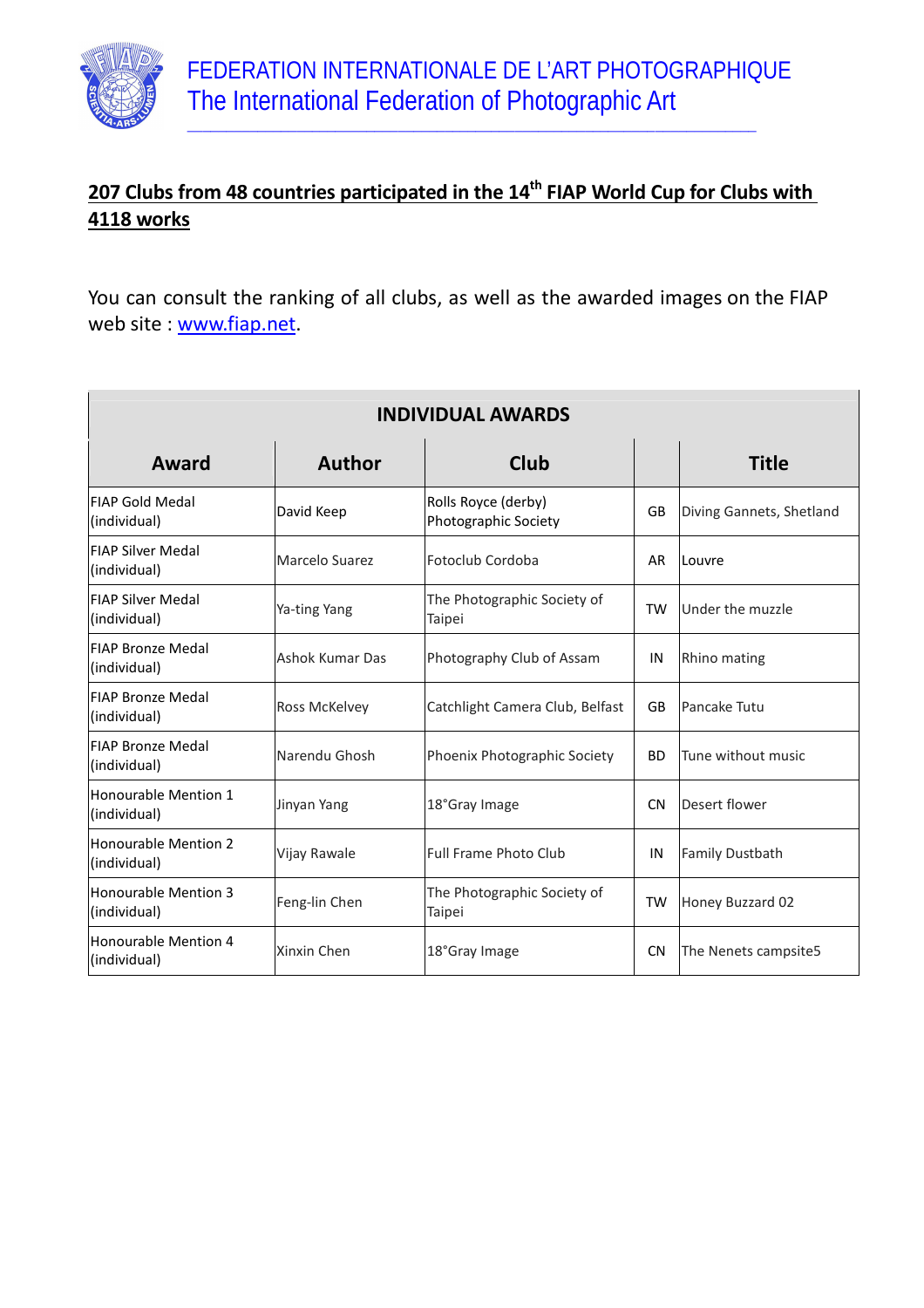

 $\sqrt{2}$ 

┓

 $\_$  , and the set of the set of the set of the set of the set of the set of the set of the set of the set of the set of the set of the set of the set of the set of the set of the set of the set of the set of the set of th

| <b>WINNER CLUB</b><br>The Photographic Society of Taipei |                                |  |  |
|----------------------------------------------------------|--------------------------------|--|--|
| <b>Author</b>                                            | Award                          |  |  |
| Feng-Lin Chen                                            | <b>Honourable Mention FIAP</b> |  |  |
| Te-Yun Chen                                              | Honourable Mention FIAP        |  |  |
| Kuo-Tai Chi                                              | <b>Honourable Mention FIAP</b> |  |  |
| Yu-Fang Chen                                             | <b>Honourable Mention FIAP</b> |  |  |
| Mei-Li Tseng                                             | Honourable Mention FIAP        |  |  |
| Hui-Ling Fan                                             | <b>Honourable Mention FIAP</b> |  |  |
| Ya-Ting Yang                                             | <b>Honourable Mention FIAP</b> |  |  |
| Hsin-Hsin Liu                                            | Honourable Mention FIAP        |  |  |
| Wei-Chang Kuo                                            | <b>Honourable Mention FIAP</b> |  |  |
| Li-Hua Yen                                               | <b>Honourable Mention FIAP</b> |  |  |
| Hsien-Chien Chiou                                        | <b>Honourable Mention FIAP</b> |  |  |
| Hsien-Sheng Tsai                                         | <b>Honourable Mention FIAP</b> |  |  |
| Ming-Chih Chang                                          | Honourable Mention FIAP        |  |  |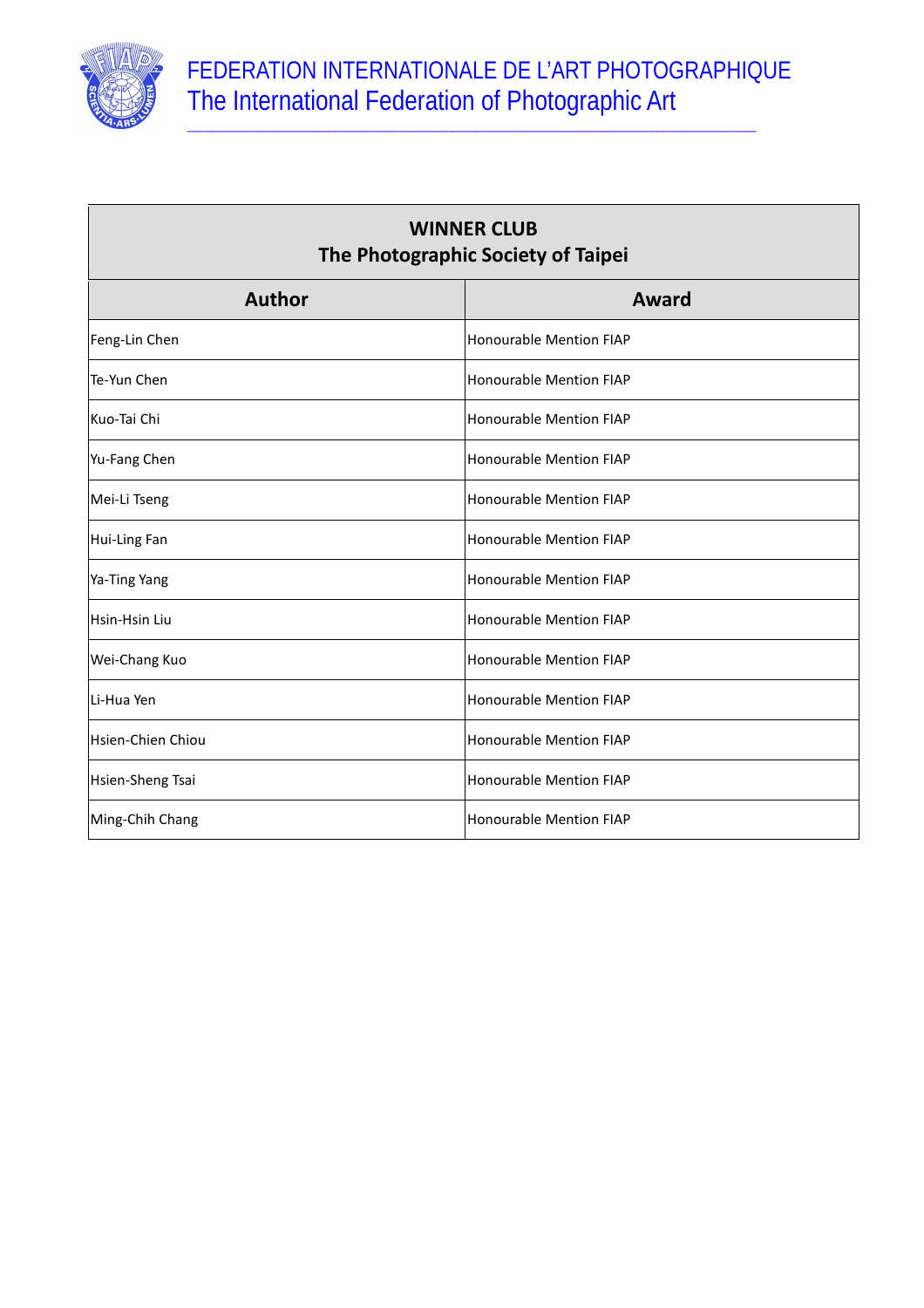

\_\_\_\_\_\_\_\_\_\_\_\_\_\_\_\_\_\_\_\_\_\_\_\_\_\_\_\_\_\_\_\_\_\_\_\_\_\_\_\_\_\_\_\_\_\_\_\_\_\_\_\_\_\_\_\_\_\_\_\_\_\_\_\_\_\_\_\_\_\_\_\_\_\_\_\_\_

Michele Macinai, EFIAP/s FIAP World Cup for Clubs Director via Fratelli Cervi 9a Fraz. Mercatale Valdarno 52020 Bucine (AR) Italy E-Mail : michele.macinai@gmail.com

## **14th FIAP World Cup for Clubs 2019**  SOFIA (BULGARIA)

# JURY REPORT Classification

| <b>Rank</b>    | Club                                     |           | <b>Points</b> | Accepted |
|----------------|------------------------------------------|-----------|---------------|----------|
| 1              | THE PHOTOGRAPHIC SOCIETY OF TAIPEI       | <b>TW</b> | 379           | 17       |
| $\overline{2}$ | <b>WIGAN 10 FOTO CLUB</b>                | <b>GB</b> | 377           | 14       |
| 3              | ROLLS ROYCE (DERBY) PHOTOGRAPHIC SOCIETY | <b>GB</b> | 374           | 15       |
| 4              | CATCHLIGHT CAMERA CLUB, BELFAST          | GB        | 367           | 13       |
| 5              | <b>CHORLEY PHOTOGRAPHIC SOCIETY</b>      | <b>GB</b> | 365           | 14       |
| 6              | <b>MALAHIDE CAMERA CLUB</b>              | IE        | 364           | 14       |
|                | SMETHWICK PHOTOGRAPHIC SOCIETY           | GB        | 364           | 13       |
| 8              | 18°GRAY IMAGE                            | <b>CN</b> | 362           | 14       |
|                | <b>CLUB EURASIA</b>                      | <b>RU</b> | 362           | 13       |
| 10             | G.F. IL CUPOLONE EFI - CAFIAP            | IT        | 359           | 14       |
| 11             | <b>AFOTMIR</b>                           | <b>ES</b> | 358           | 12       |
| 12             | SINGAPORE COLOUR PHOTOGRAPHIC SOCIETY    | SG        | 356           | 12       |
| 13             | <b>BLARNEY PHOTOGRAPHY CLUB</b>          | IE        | 355           | 11       |
| 14             | A.F. "FRANCESCO MOCHI" BFI               | IT        | 352           | 12       |
| 15             | THE EVOLVE GROUP                         | <b>GB</b> | 350           | 11       |
| 16             | FULL FRAME PHOTO CLUB, INDIA             | IN        | 349           | 11       |
|                | <b>BULGARIAN ART PHOTO CLUB</b>          | <b>BG</b> | 349           | 12       |
| 18             | YAKIN PLAN                               | <b>TR</b> | 348           | 11       |
| 19             | ART PHOTOGRAPHY OF INDONESIA             | ID        | 347           | 10       |
| 20             | <b>FOTO CLUB QUILMES</b>                 | AR        | 346           | 12       |
| 21             | LENS & LIFE OF DUM DUM                   | IN        | 344           | 8        |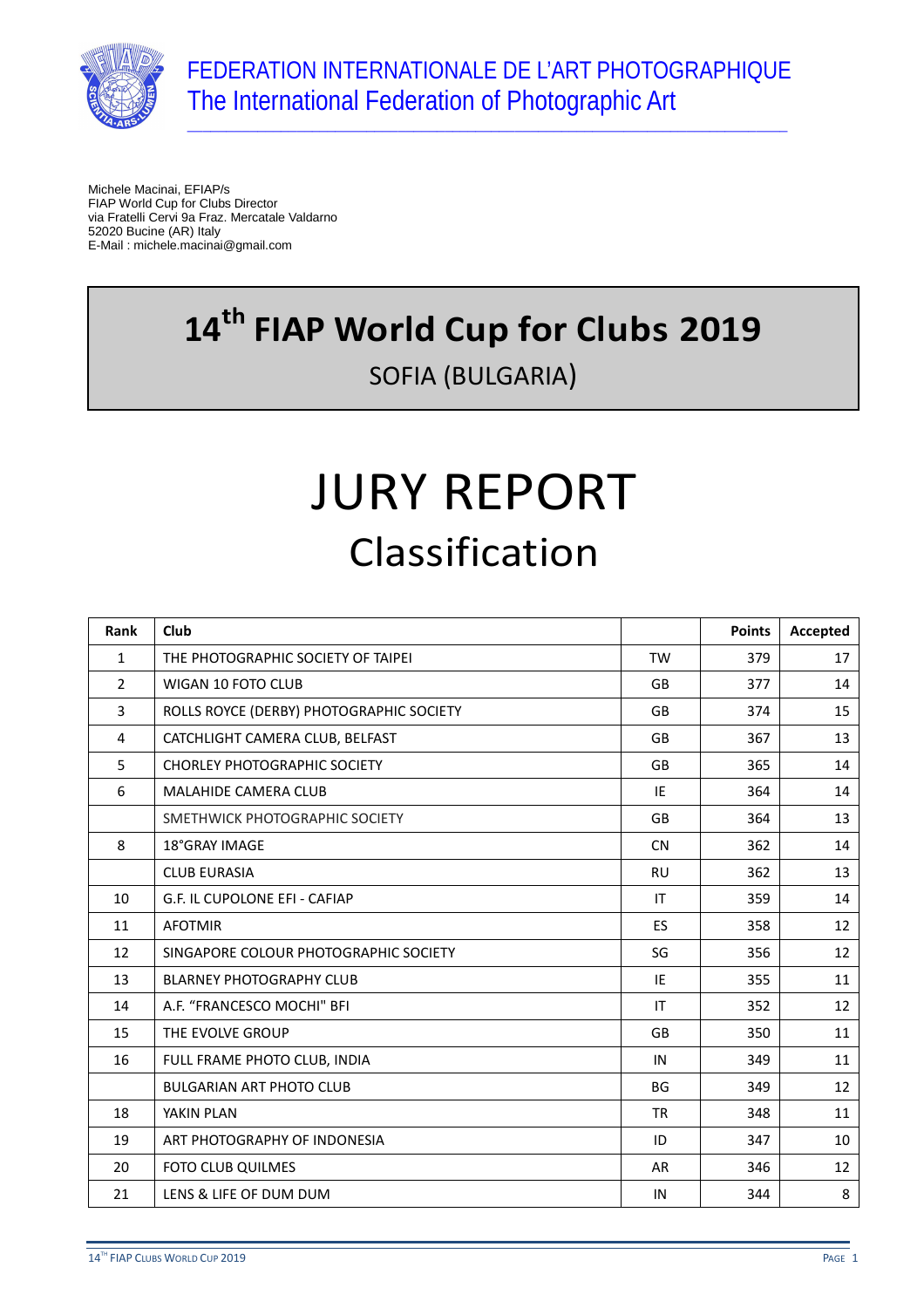

| Rank | Club                                          |           | <b>Points</b> | Accepted       |
|------|-----------------------------------------------|-----------|---------------|----------------|
| 22   | CANDRA NAYA PHOTOGRAPHIC SOCIETY              | ID        | 343           | 9              |
|      | NF FOTOKLUB NEUZEUG                           | AT        | 343           | 8              |
| 24   | THE ENTRANCE CAMERA CLUB INCORPORATED         | AU        | 342           | 10             |
| 25   | EASTWOOD PHOTOGRAPHIC SOCIETY                 | GB        | 341           | 11             |
|      | CIRCOLO FOTOGRAFICO ARNO                      | IT        | 341           | 8              |
| 27   | <b>HISFA</b>                                  | ID        | 340           | 8              |
|      | ARGIZPI ARGAZKIZALE ELKARTEA                  | ES        | 340           | 8              |
| 29   | ESV FOTOCLUB ST. PÖLTEN                       | AT        | 339           | 9              |
|      | C.R.EC. PIAGGIO PONTEDERA BFI                 | IT        | 339           | $\overline{7}$ |
| 31   | <b>MERSIN PHOTOGRAPHIC SOCIETY</b>            | <b>TR</b> | 338           | $\overline{7}$ |
|      | PHOTOCLUB BGART                               | BG        | 338           | 8              |
| 33   | PHOTO CLUB DANIA                              | DK.       | 337           | 9              |
|      | FOTO- EN DIACLUB IRIS-LEDE                    | <b>BE</b> | 337           | $\overline{7}$ |
|      | VARADINUM FOTO CLUB                           | <b>RO</b> | 337           | 8              |
| 36   | NEW VIEW PHOTOGRAPHY CLUB                     | SA        | 336           | $\overline{7}$ |
|      | SOCIETY OF PHOTOGRAPHERS                      | IN        | 336           | 10             |
| 38   | CHHAYAPATH CALCUTTA                           | IN        | 335           | $\overline{7}$ |
|      | <b>FOCUS</b>                                  | IN        | 335           | $\overline{7}$ |
| 40   | <b>PHOTOVIVO</b>                              | SG        | 333           | $\overline{7}$ |
|      | DUNDALK PHOTOGRAPHIC SOCIETY                  | IE        | 333           | 5              |
|      | <b>CAMERA LUXEMBOURG</b>                      | LU        | 333           | 8              |
| 43   | <b>MECSEKI FOTOKLUB</b>                       | HU        | 332           | $\overline{7}$ |
|      | NORTHS PHOTOGRAPHIC SOCIETY                   | AU        | 332           | 6              |
|      | <b>CORK CAMERA GROUP</b>                      | IE        | 332           | 5              |
|      | <b>FOTOKLUB PRAHA</b>                         | CZ        | 332           | $\overline{7}$ |
|      | <b>DIGIFOCUS</b>                              | IN        | 332           | 11             |
| 48   | SILLE SANAT SARAYI                            | TR        | 331           | $\overline{7}$ |
|      | IRIS PHOTOGRAPHY FOUNDATION                   | IN        | 331           | 6              |
|      | KANIZSA FOTOCLUB                              | HU        | 331           | $\overline{7}$ |
| 51   | PHOTO-CLUB RIVA-BELLA                         | BE        | 330           | 6              |
|      | YUANLIN CITY COMMUNITY OF PHOTOGRAPHER        | TW        | 330           | 4              |
|      | SHUTTER BUGS CREATIVE FORUM                   | AE        | 330           | 6              |
|      | <b>ESPACE IMAGE CRÉATION</b>                  | BE        | 330           | 5              |
| 55   | PERHIMPUNAN FOTOGRAFER BALI                   | ID        | 329           | 3              |
|      | ASSOCIATION OF PHOTOGRAPHIC ARTISTS SINGAPORE | SG        | 329           | 4              |
|      | MANFREDONIA FOTOGRAFICA                       | IT        | 329           | 6              |
|      | PERPIGNAN PHOTO                               | <b>FR</b> | 329           | 5 <sub>1</sub> |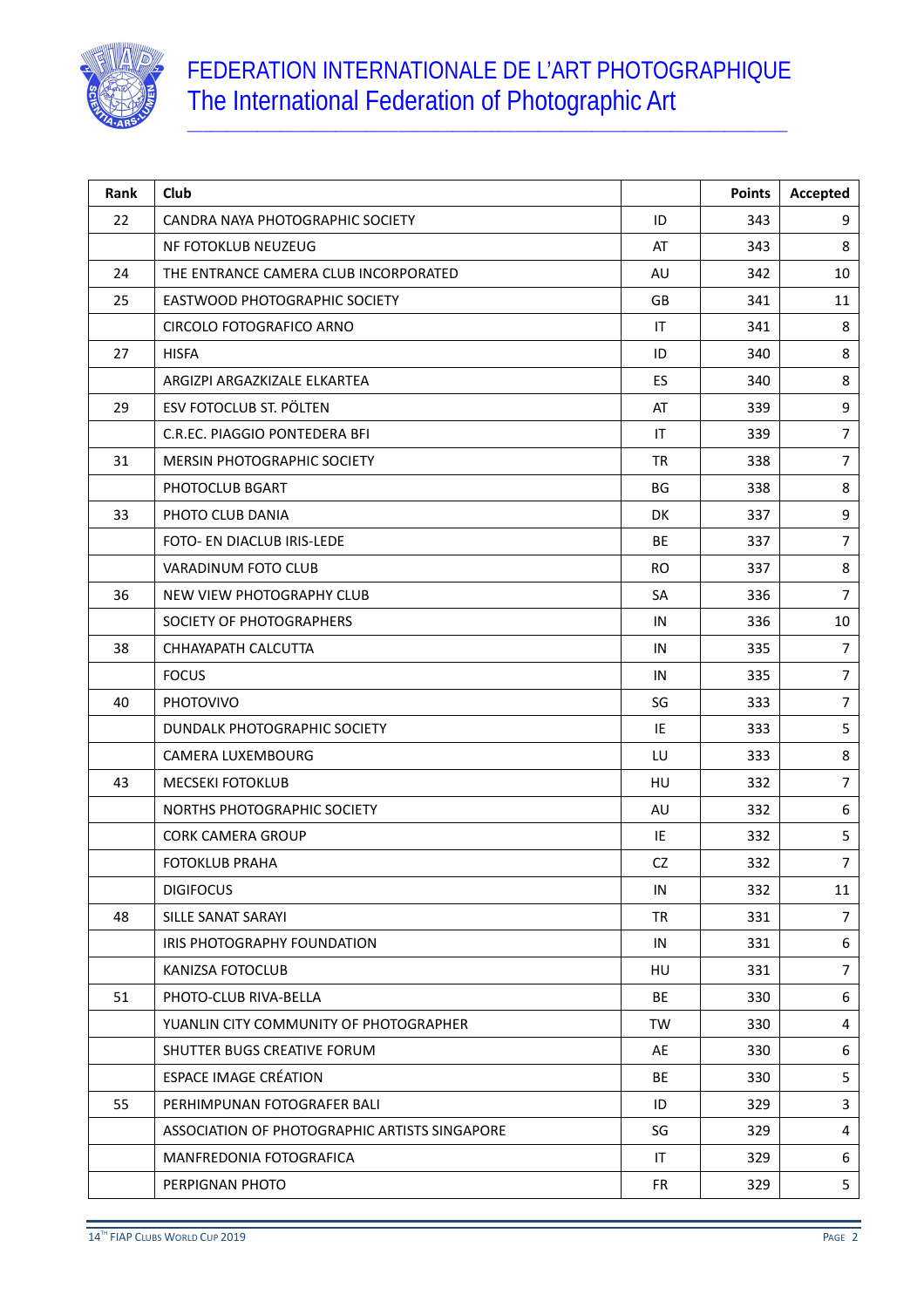

| Rank | Club                                                    |           | <b>Points</b> | Accepted       |
|------|---------------------------------------------------------|-----------|---------------|----------------|
|      | ADANA FOTOGRAF AMATORLERI DERNEGI                       | <b>TR</b> | 329           | 7              |
| 60   | YOUTH PHOTOGRAPHIC SOCIETY                              | IN        | 328           | 5              |
|      | <b>KAMENNY POYAS</b>                                    | <b>RU</b> | 328           | 5              |
|      | NATIONAL ASSOCIATION OF PHOTOGRAPHERS                   | <b>LK</b> | 328           | 4              |
| 63   | KUOPIO CAMERA CLUB                                      | <b>FI</b> | 327           | 6              |
| 64   | <b>GIA DINH PHOTO CLUB</b>                              | <b>VN</b> | 326           | 6              |
|      | <b>GRUPPO FOTOGRAFICO LA MOLE</b>                       | IT        | 326           | $\overline{7}$ |
|      | <b>AFTDAO</b>                                           | ES        | 326           | 4              |
|      | PAF BANDUNG                                             | ID        | 326           | $\overline{2}$ |
| 68   | <b>FOTO-FILM CALELLA</b>                                | <b>ES</b> | 325           | 8              |
|      | BIATORBAGYI FOTOKLUB EGYESULET                          | <b>HU</b> | 325           | 6              |
|      | <b>BUFSAD</b>                                           | <b>TR</b> | 325           | 5              |
| 71   | <b>GRUPO FOTOGRAFICO PARQUE</b>                         | AR        | 324           | 8              |
|      | CLUB PHOTO DE PERIGNAT ES ALLIER                        | <b>FR</b> | 324           | 5              |
|      | PHOENIX PHOTOGRAPHIC SOCIETY                            | <b>BD</b> | 324           | 4              |
| 74   | <b>IFSAK</b>                                            | <b>TR</b> | 323           | 4              |
|      | FOTOGRUPPE BLENDE11 SAAR                                | DE        | 323           | 8              |
|      | HULKI MURADI PHOTOGRAPHY & ART-PHOTOGRAPHY VOYAGERS     | <b>TR</b> | 323           | $\overline{7}$ |
|      | PERKUMPULAN SENIFOTO SURABAYA                           | ID        | 323           | 4              |
|      | ARKA PLAN                                               | <b>TR</b> | 323           | 4              |
|      | ANAFOD ISTANBUL ANADOLU YAKASI FOTOGRAF SANATI DOSTLARI | <b>TR</b> | 323           | 3              |
|      | PERFECT GANSHOREN                                       | BE        | 323           | 5              |
| 81   | FOTO CINE LA VILA                                       | ES        | 322           | 8              |
|      | G-PHOTOGRAPHY.NET                                       | <b>CN</b> | 322           | 5              |
| 83   | <b>OBUDA FOTOKLUB EGYESULET</b>                         | HU        | 321           | 5              |
|      | FOTOCLUB CORDOBA                                        | AR        | 321           | 6              |
|      | <b>BIG YAO IMAGE CLUB</b>                               | <b>CN</b> | 321           | 5              |
| 86   | <b>CLUB PHOTO FRONTON</b>                               | <b>FR</b> | 320           | 3              |
|      | ACCIO FOTOGRAFICA RIPOLLET                              | ES        | 320           | 4              |
|      | CIRCOLO FOTOGRAFICO SAN GIORGIO                         | IT        | 320           | 5              |
|      | PHOTOGRAPHIC ASSOCIATION OF DUM DUM                     | IN        | 320           | 4              |
|      | SKODJE FOTOKLUBB                                        | <b>NO</b> | 320           | 8              |
|      | FOTOGRUPO 30-40                                         | AR        | 320           | $\overline{2}$ |
| 92   | FOTOKREIS SCHWANFELD                                    | DE        | 319           | 5              |
|      | AGRUPACIÓN FOTOGRÁFICA DE LA RIOJA                      | <b>ES</b> | 319           | 5              |
| 94   | GILAVAR, PHOTO CLUB OF AZERBAIJAN                       | AZ        | 318           | 5              |
|      | FOTONO21                                                | TR        | 318           | $\mathbf{3}$   |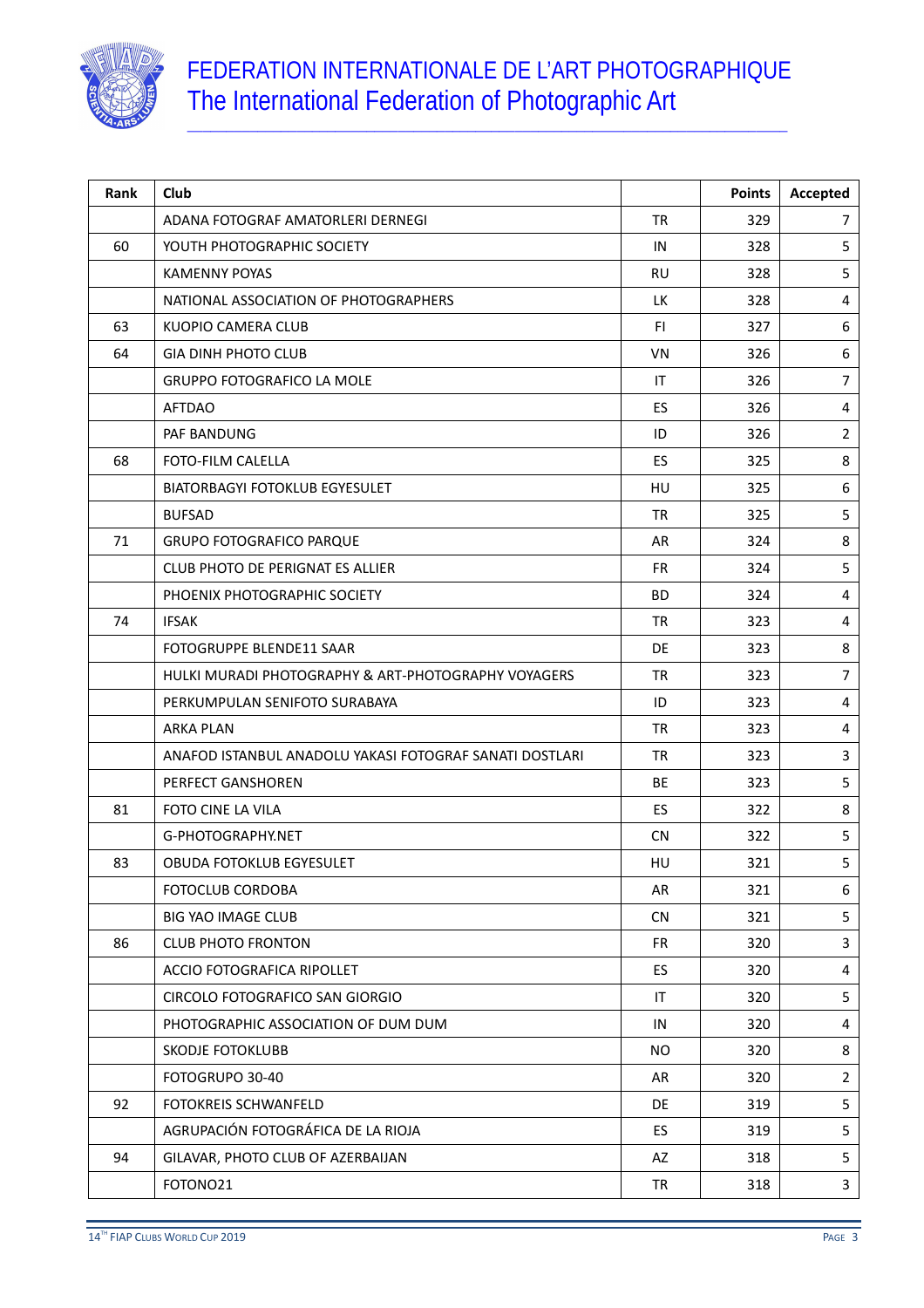

| Rank | Club                                                      |           | <b>Points</b> | Accepted       |
|------|-----------------------------------------------------------|-----------|---------------|----------------|
|      | <b>BEKKALOKKET FOTOKLUBB</b>                              | <b>NO</b> | 318           | 3              |
| 97   | KIEN GIANG PHOTO CLUB                                     | VN        | 317           | $\overline{2}$ |
|      | <b>TAMPERE PHOTOGRAPHIC SOCIETY</b>                       | FI.       | 317           | 4              |
|      | CAPTURE CREW PHOTOGRAPHY CLUB                             | IN        | 317           | 5              |
| 100  | RAUMA CAMERACLUB                                          | F1        | 316           | $\overline{4}$ |
|      | DUM DUM FOTO UNIT (ASSOCIATION)                           | IN        | 316           | 4              |
|      | <b>TRABZON FOTOGRAFEVI DERNEGI</b>                        | <b>TR</b> | 316           | 5              |
| 103  | CLUBE DO FOTÓGRAFO DE CAXIAS DO SUL                       | BR        | 315           | 3              |
| 104  | EASTERN INTERNATIONAL PHOTOGRAPHY ART ASSOCIATION         | <b>CN</b> | 314           | 5              |
|      | SOCIÉTÉ HAVRAISE DE PHOTOGRAPHIE                          | FR.       | 314           | 4              |
|      | <b>FODER</b>                                              | CY.       | 314           | 5              |
| 107  | TRONDHJEMS KAMERAKLUBB                                    | NO.       | 313           | 3              |
|      | FOTO CLUBE DE LONDRINA                                    | BR.       | 313           | 4              |
| 109  | AFYON FRIG FOTOGRAF DERNEGI                               | <b>TR</b> | 312           | 5              |
| 110  | LËTZEBUERGER NATURFOTO-FRËNN                              | LU        | 311           | 3              |
|      | <b>MALANG PHOTO CLUB</b>                                  | ID        | 311           | 5              |
|      | AGRUPACIO FOTOGRAFICA SANT JUST                           | <b>ES</b> | 311           | 6              |
|      | <b>GRUPPO FOTOGRAFICO DLF EFI CHIAVARI ILFIAP</b>         | IT        | 311           | 5              |
|      | KOCAELI BAGIMSIZ FOTOGRAFCILAR TOPLULUGU DERNEGI          | <b>TR</b> | 311           | 4              |
| 115  | PHOTOCLUB TURUN KAMERAT RY                                | F1        | 310           | $\mathbf{3}$   |
|      | ART ET PHOTO INTERMAC                                     | <b>FR</b> | 310           | 5              |
|      | <b>CESC SHOOTERS</b>                                      | IN        | 310           | 3              |
|      | LATTES PHOTO 34                                           | <b>FR</b> | 310           | 4              |
| 119  | <b>FOTOGROEP PALLIETER</b>                                | <b>BE</b> | 309           | 3              |
|      | WILDLIFE SOCIETY OF HUNGARIAN NATURE PHOTOGRAPHERS "VMTE" | HU        | 309           | 3              |
| 121  | UNIVERSITY PHOTO CINEMA CLUB BANJA LUKA                   | BA        | 308           | 3              |
|      | FOTOCLUBE RIOFOTOGRAFICO                                  | BR        | 308           | $\mathbf{1}$   |
|      | LATELIER-PHOTO CORMONTREUIL                               | <b>FR</b> | 308           | $\overline{2}$ |
|      | FOTOCLUB MÜNSINGEN                                        | <b>CH</b> | 308           | 3              |
|      | KOMUNITAS FOTOGRAFER SEMARANG                             | ID        | 308           | 3              |
| 126  | FOTOAMATORI SAN VINCENZO                                  | IT        | 307           | $\overline{2}$ |
|      | REAL SOCIEDAD FOTOGRAFICA DE ZARAGOZA                     | ES        | 307           | 4              |
|      | AALBORG FOTOKLUB                                          | DK        | 307           | 4              |
| 129  | <b>ENSKEDE FOTOKLUBB</b>                                  | <b>SE</b> | 306           | 3              |
|      | <b>STARSET</b>                                            | RU        | 306           | 4              |
| 131  | <b>GRUP FOTOGRÀFIC D'ALMENARA</b>                         | ES        | 305           | 6              |
|      | WILDLIFE PHOTOGRAPHIC ASSOCIATION OF INDIA                | IN        | 305           | 3              |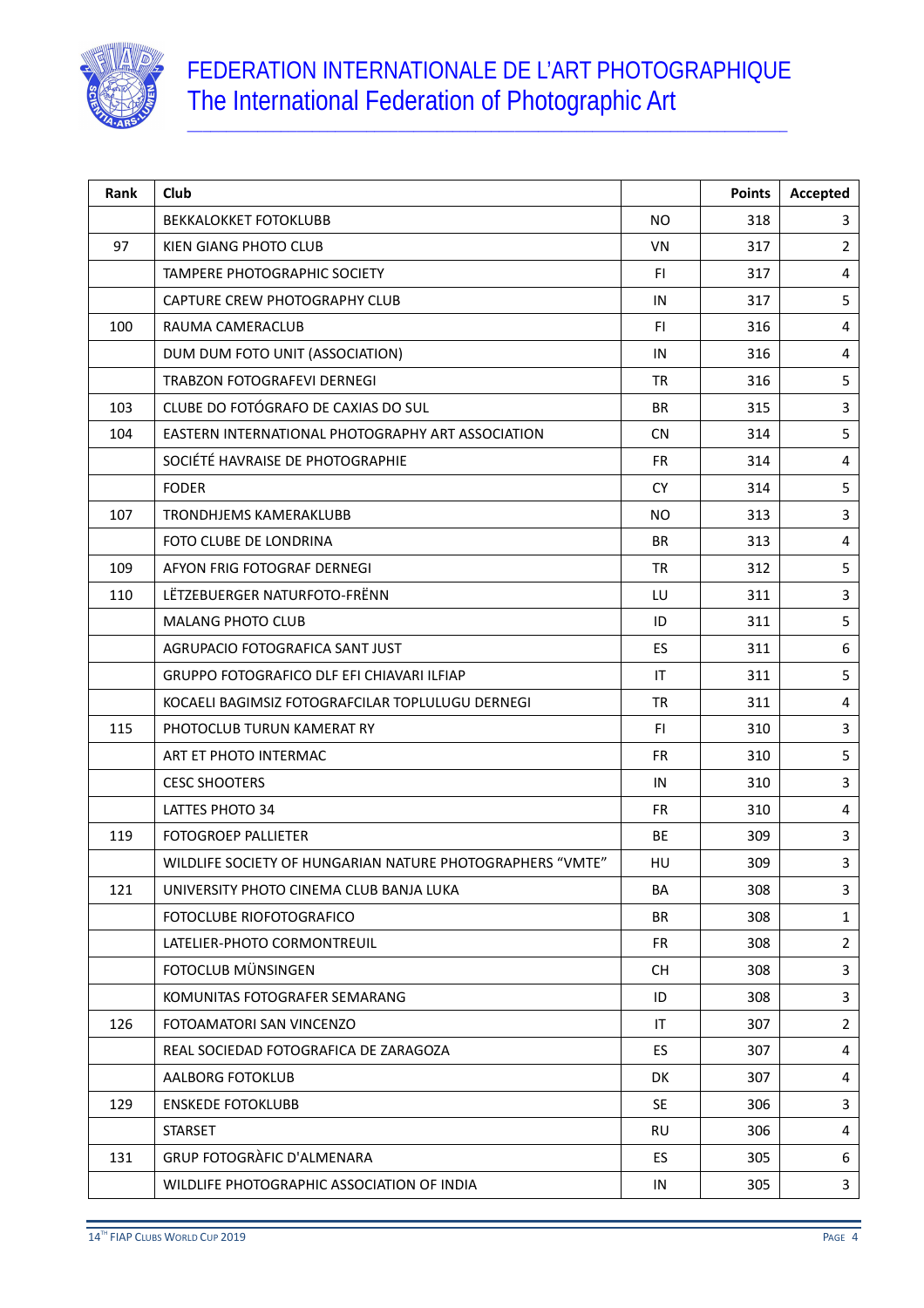

| Rank | Club                                              |           | <b>Points</b> | Accepted       |
|------|---------------------------------------------------|-----------|---------------|----------------|
|      | PHOTOGRAPHISCHE GESELLSCHAFT LUEBECK EV           | <b>DE</b> | 305           | 2              |
|      | SALIHLI FOTOGRAF DERNEGI                          | <b>TR</b> | 305           | 3              |
| 135  | DENIZLI FOTOGRAF SANATI DERNEGI                   | <b>TR</b> | 303           | 4              |
|      | BLACKWATER PHOTOGRAPHY SOCIETY                    | IE        | 303           | $\overline{2}$ |
| 137  | 3C CINEFOTO CLUB CASCINA SILVIO BARSOTTI          | IT        | 302           | $\overline{4}$ |
| 138  | PHOTOGRAPHY CLUB OF ASSAM                         | IN        | 301           | 3              |
|      | <b>BUYUKCEKMECE FOTOGRAF KULUBU DERNEGI</b>       | <b>TR</b> | 301           | 3              |
|      | ASOCIACIÓN FOTOGRÁFICA ISLA DE LEÓN               | <b>ES</b> | 301           | 4              |
|      | <b>NEW VISION</b>                                 | <b>RU</b> | 301           | $\overline{2}$ |
| 142  | PHOTO-CLUB D'ETTELBRUCK                           | LU        | 300           | $\overline{2}$ |
|      | <b>TOBA PHOTOGRAPHER CLUB</b>                     | ID        | 300           | $\overline{2}$ |
|      | KAZ-2146 MEDEO                                    | KZ        | 300           | $\overline{2}$ |
|      | FOTOCLUB CERCE ARTISTIC                           | ES        | 300           | 2              |
| 146  | <b>FOTOCLUB WUERZBURG</b>                         | <b>DE</b> | 299           | 3              |
| 147  | <b>GRUPPO FOTOGRAFICO LA BARCHESSA</b>            | IT        | 298           | 0              |
|      | PHOTOCLUB BNP PARIBAS LUXEMBOURG                  | LU        | 298           | $\mathbf{1}$   |
| 149  | FOTOGRUPPEN 8600                                  | DK        | 297           | 3              |
|      | <b>MIDTFYNS FOTOKLUB</b>                          | <b>DK</b> | 297           | $\overline{2}$ |
|      | PHOTO CLUB VISION                                 | FI.       | 297           | $\overline{2}$ |
| 152  | FOTKLUB BALVAN JABLONEC NAD NISOU                 | CZ        | 296           | $\mathbf{1}$   |
| 153  | LAFV                                              | <b>NL</b> | 295           | $\mathbf{1}$   |
|      | PHOTO CLUB DE LIMOURS                             | FR.       | 295           | $\mathbf{1}$   |
| 155  | <b>FOTO KLUB BELP</b>                             | <b>CH</b> | 294           | $\mathbf 0$    |
|      | PHOTOBAT BILBOKO ARGAZKI ELKARTEA                 | ES        | 294           | $\overline{2}$ |
| 157  | TIANJIN CULTURE & TOURISM PHOTOGRAPHY ASSOCIATION | <b>CN</b> | 293           | $\mathbf{1}$   |
| 158  | VANTAA PHOTOCLUB                                  | FI.       | 291           | $\mathbf{1}$   |
| 159  | PHOTO-CLUB LOVIISA                                | FI.       | 289           | $\overline{2}$ |
|      | PHOTO-CLUB MAMER                                  | LU        | 289           | $\overline{2}$ |
| 161  | FOTO CINE CLUB VALPARAISO                         | <b>CL</b> | 288           | 0              |
| 162  | <b>SIIKA</b>                                      | FI.       | 287           | $\mathbf{1}$   |
|      | PHOTOCLUB OSIJEK                                  | HR        | 287           | $\mathbf{1}$   |
| 164  | WORLD OF PHOTOGRAPHY GROUP                        | SA        | 286           | 4              |
|      | PHOTO ARTISTS OF KOUVOLA                          | FI.       | 286           | 1              |
|      | <b>FOTOCLUB SPEKTRAL</b>                          | П         | 286           | 0              |
|      | FOTO CLUB BAHÍA BLANCA                            | AR        | 286           | 0              |
| 168  | PHOTO CLUB PORIN KAMERASEURA                      | FI.       | 285           | 0              |
|      | PHOTOGRAPHIC SOCIETY OF WOJNICZ FOTUM             | PL        | 285           | 0              |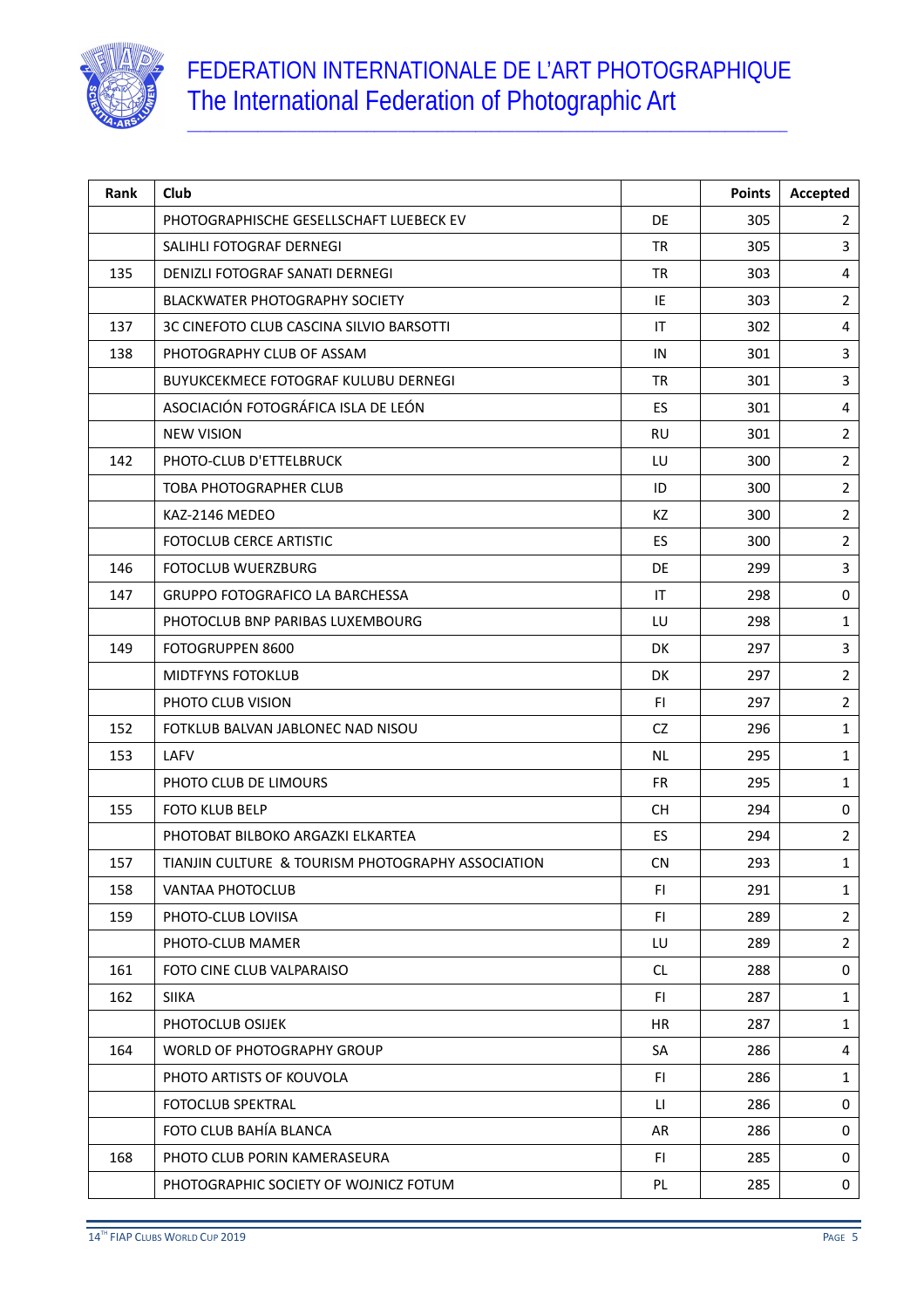

| Rank | Club                                              |                | <b>Points</b> | Accepted       |
|------|---------------------------------------------------|----------------|---------------|----------------|
| 170  | ALA-SATAKUNTA CAMERA CLUB                         | <b>FI</b>      | 284           | 1              |
|      | <b>KAMERASEURA RY</b>                             | F1             | 284           | $\overline{2}$ |
|      | FOTOKLUB DER WIENER LINIEN                        | AT             | 284           | $\overline{2}$ |
| 173  | <b>GRUPPO FOTOGRAFICO SAN PAOLO</b>               | ΙT             | 282           | $\overline{2}$ |
| 174  | JANEZ PUHAR PHOTO SOCIETY                         | SI             | 281           | 0              |
|      | CAMERA CLUB KOUVOLA                               | F1             | 281           | $\mathbf{1}$   |
|      | <b>HYVINKAA PHOTO CLUB</b>                        | F1             | 281           | $\mathbf{1}$   |
| 177  | KUUSANKOSKI CAMERA CLUB                           | F1             | 280           | 0              |
|      | <b>MOSS FOTOKLUBB</b>                             | N <sub>O</sub> | 280           | $\pmb{0}$      |
|      | UNION OF PHOTO ARTISTS OF MOLDOVA                 | <b>MD</b>      | 280           | $\mathbf{1}$   |
| 180  | <b>CLUB FOTOGRAFICO ENVIGADO</b>                  | CO.            | 279           | $\mathbf{1}$   |
|      | FOTOCLUB -74 VALKEAKOSKI                          | <b>FI</b>      | 279           | 0              |
| 182  | CERCLE ST GÉRARD SPORTS & LOISIRS - SECTION PHOTO | FR             | 278           | $\overline{2}$ |
| 183  | <b>IISALMI CAMERA CLUB</b>                        | <b>FI</b>      | 277           | 3              |
|      | FOTOCLUB BARDAF, ILFIAP-SVK-2131                  | SK             | 277           | $\mathbf{1}$   |
|      | FOTOCLUB OULAISTEN VALOVOIMA                      | <b>FI</b>      | 277           | 0              |
| 186  | AARHUS FOTOGRAFISKE AMATORKLUB                    | <b>DK</b>      | 276           | $\overline{2}$ |
| 187  | EVJE KAMERAKLUBB                                  | <b>NO</b>      | 275           | $\mathbf{1}$   |
| 188  | ABOCA RY                                          | F1             | 273           | 3              |
|      | <b>FOTOGROEP HAARLEM</b>                          | <b>NL</b>      | 273           | $\overline{2}$ |
|      | PHOTO CLUB ESCH                                   | LU             | 273           | 0              |
| 191  | PHOTOCLUB PIEKSAMAKI                              | F1             | 271           | $\mathbf{1}$   |
|      | PHOTOGRAPHIC ART ASSOCIATION OF TRANSCARPATHIA    | <b>UA</b>      | 271           | 0              |
| 193  | CAMERA CLUB SOMERO                                | <b>FI</b>      | 269           | $\mathbf{1}$   |
|      | KANGASALAN KAMERASEURA                            | F1             | 269           | 0              |
|      | ASOCIATIA EUROFOTO ART                            | <b>RO</b>      | 269           | $\overline{2}$ |
| 196  | OLARIN KAMERAT FOTOCLUB                           | FI.            | 266           | 0              |
| 197  | LAAJASALO PHOTOGRAPHERS                           | FI.            | 265           | $\mathbf{1}$   |
|      | OULU CAMERA CLUB                                  | F1             | 265           | 0              |
| 199  | <b>NARVIK KAMERAKLUBB</b>                         | <b>NO</b>      | 262           | 0              |
|      | <b>CLUB FOTOGRAFIC NUFARUL ORADEA</b>             | <b>RO</b>      | 262           | $\overline{2}$ |
| 201  | <b>BODOE PHOTOCLUB</b>                            | <b>NO</b>      | 261           | $\mathbf{1}$   |
| 202  | JAZZ-FOTO                                         | <b>RU</b>      | 259           | 1              |
|      | FOTOKLUBI.LAHTI RY                                | FI.            | 259           | 0              |
| 204  | FOTO CLUB TALCAHUANO                              | <b>CL</b>      | 257           | 0              |
| 205  | ROYAL PHOTO CLUB COMINOIS                         | BE             | 255           | 5              |
| 206  | <b>CLUB PHOTO DE TUNIS</b>                        | TN             | 216           | 0              |